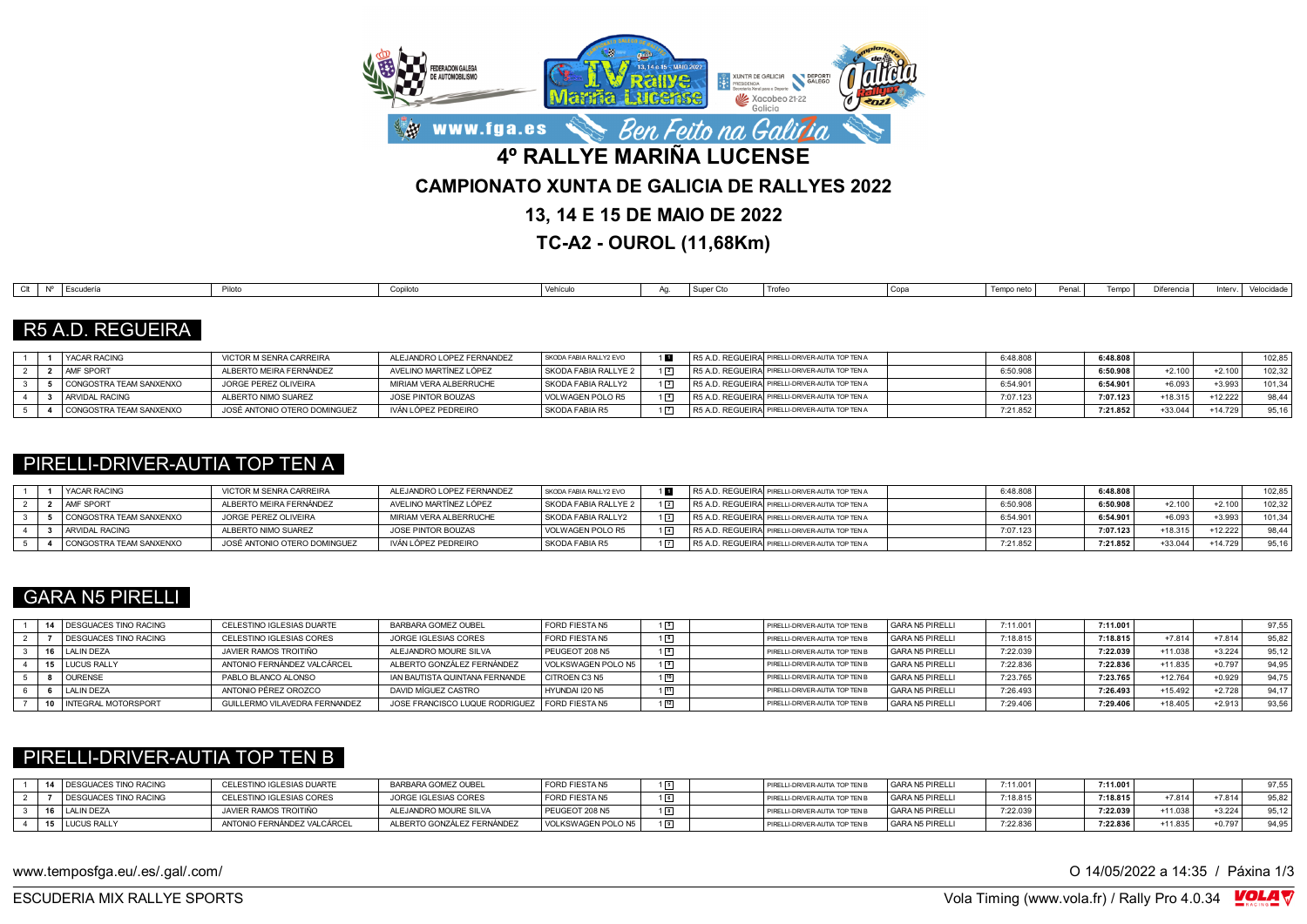

**TC-A2 - OUROL (11,68Km)**

| Clt | Nº Escudería            | Piloto                        | Copiloto                       | Vehículo        |                | I Super Cto | Trofeo                         |                 | Tempo neto | Penal | Tempo    | Diferencia | Interv.   | Velocidade |
|-----|-------------------------|-------------------------------|--------------------------------|-----------------|----------------|-------------|--------------------------------|-----------------|------------|-------|----------|------------|-----------|------------|
|     |                         |                               |                                |                 |                |             |                                |                 |            |       |          |            |           |            |
|     | <b>OURENSE</b>          | PABLO BLANCO ALONSO           | IAN BAUTISTA QUINTANA FERNANDE | CITROEN C3 N5   | $1\sqrt{10}$   |             | PIRELLI-DRIVER-AUTIA TOP TEN B | GARA N5 PIRELLI | 7:23.765   |       | 7:23.765 | $+12.764$  | $+0.929$  | 94.75      |
|     | <b>YACAR RACING</b>     | JOSÉ MANUEL LAMELA LOJO       | NÉSTOR CASAL VILAR             | CITROËN DS3 R3T | 2 <sub>u</sub> |             | PIRELLI-DRIVER-AUTIA TOP TEN B |                 | 7:25.984   |       | 7:25.984 | $+14.983$  | $+2.219$  | 94.28      |
|     | LALIN DEZA              | ANTONIO PÉREZ OROZCO          | DAVID MÍGUEZ CASTRO            | HYUNDAI I20 N5  | 団              |             | PIRELLI-DRIVER-AUTIA TOP TEN B | GARA N5 PIRELLI | 7:26.493   |       | 7:26.493 | $+15.492$  | $+0.509$  | 94.17      |
|     | 10 INTEGRAL MOTORSPORT  | GUILLERMO VILAVEDRA FERNANDEZ | JOSE FRANCISCO LUQUE RODRIGUEZ | FORD FIESTA N5  | $1\sqrt{12}$   |             | PIRELLI-DRIVER-AUTIA TOP TEN B | GARA N5 PIRELLI | 7:29.406   |       | 7:29.406 | $+18.405$  | $+2.913$  | 93,56      |
|     | 17 PONTEVEDRA 1984 TEAM | GUILLERMO MARTINEZ SEDANO     | <b>IGNACIO SAYANS RIVEIRO</b>  | FORD FIESTA R2T | 3 <sup>9</sup> |             | PIRELLI-DRIVER-AUTIA TOP TEN B |                 | 8:01.951   |       | 8:01.951 | $+50.950$  | $+32.545$ | 87.24      |
|     | 12 MIÑO                 | PEDRO REIJA DIAZ              | DAISY GONZALEZ FERNANDEZ       | PEUGEOT 306 GTI | 25             |             | PIRELLI-DRIVER-AUTIA TOP TEN B |                 | 8:09.951   |       | 8:09.951 | +58.950    | $+8.000$  | 85,82      |

### PIRELLI-DRIVER-AUTIA TOP TEN C

|    | 24 PONTEVEDRA 1984 TEAM  | DANIEL MONTOTO MATO         | MAIKEL MARQUEZ RODRIGUEZ  | PEUGEOT 208 R2          | $2\sqrt{2}$    | PIRELLI-DRIVER-AUTIA TOP TEN C | 7:35.915 | 7:35.915 |           |           | 92,22 |
|----|--------------------------|-----------------------------|---------------------------|-------------------------|----------------|--------------------------------|----------|----------|-----------|-----------|-------|
|    | 25   TERRA DO EUME       | IVÁN VÁZQUEZ CASTRO         | DIEGO VÁZQUEZ CASTRO      | FORD FIESTA R2          | 3 H            | PIRELLI-DRIVER-AUTIA TOP TEN C | 7:37.718 | 7:37.718 | $+1.803$  | $+1.803$  | 91.86 |
|    | 23 RVS MOTORSPORT        | DAVID RIVAS FUENTES         | JOSE VIEITEZ FERRADANS    | <b>CITROEN C2R2 MAX</b> | $3\sqrt{2}$    | PIRELLI-DRIVER-AUTIA TOP TEN C | 7:39.155 | 7:39.155 | $+3.240$  | $+1.437$  | 91.57 |
|    | 29 SARRIA MOTOR          | RUBÉN LÓPEZ LÓPEZ           | DAMIAN OUTON VEIGA        | PEUGEOT 208 R2          | $3\sqrt{4}$    | PIRELLI-DRIVER-AUTIA TOP TEN C | 7:48.716 | 7:48.716 | $+12.801$ | $+9.56$   | 89,70 |
|    | CONGOSTRA TEAM SANXENXO  | RAUL MARTINEZ TORRES        | BRUNO PEREZ FERNANDEZ     | CITROËN C2 GT           | 35             | PIRELLI-DRIVER-AUTIA TOP TEN C | 7:52.135 | 7:52.135 | $+16.220$ | $+3.419$  | 89,05 |
|    | PONTEVEDRA 1984 TEAM     | ADRIAN REGUEIRA SOUTO       | SERGIO FERNÁNDEZ IGLESIAS | CITROËN SAXO VTS        | 3 <sup>7</sup> | PIRELLI-DRIVER-AUTIA TOP TEN C | 7:56.670 | 7:56.670 | $+20.755$ | $+4.535$  | 88.21 |
|    | 30 SIROCO NARON          | DANIEL GANDOY PIÑEIRO       | <b>MARIA SUEIRA PICOS</b> | PEUGEOT 106             | 10             | PIRELLI-DRIVER-AUTIA TOP TEN C | 8:03.896 | 8:03.896 | $+27.981$ | $+7.226$  | 86,89 |
|    | BERBERECHO               | JAVIER FIRAS MARIÑO         | ÁLVARO GARCÍA AGRA        | CITROËN SAXO VTS        | $3\sqrt{10}$   | PIRELLI-DRIVER-AUTIA TOP TEN C | 8:07.393 | 8:07.393 | $+31.478$ | $+3.497$  | 86,27 |
|    | 22 DESGUACES TINO RACING | <b>BENITO PUCEIRO RADIO</b> | CHRISTOPHER TELMO DIAZ    | FORD FIESTA R2          | 3 11           | PIRELLI-DRIVER-AUTIA TOP TEN C | 8:08.889 | 8:08.889 | $+32.974$ | $+1.496$  | 86,00 |
|    | CUNTIS V.T.              | MIGUEL ÁNGEL CAEIRO VILLAR  | ALEJANDRO HERMIDA GARCÍA  | FORD FIESTA R2          | $3\sqrt{12}$   | PIRELLI-DRIVER-AUTIA TOP TEN C | 8:12.242 | 8:12.242 | $+36.327$ | $+3.353$  | 85,42 |
| 28 | <b>SURCO</b>             | <b>ISAAC DURÁN VARELA</b>   | HUGO VARFLA VALLE         | PEUGEOT 208 R2          | $3\sqrt{14}$   | PIRELLI-DRIVER-AUTIA TOP TEN C | 8:42.116 | 8:42.116 | +1:06.201 | $+29.874$ | 80,53 |

# VOLANTE F.G.A.

|  | <b>PTC ESCUELA</b>     | DANIEL ANIDO ANIDO        | ADRIAN NÚÑEZ NÚÑEZ       | CITROËN SAXO VTS | 4   6 | <b>VOLANTE F.G.A.</b> | 7:58.06. | 7:58.067 |           |          | 87.95 |
|--|------------------------|---------------------------|--------------------------|------------------|-------|-----------------------|----------|----------|-----------|----------|-------|
|  | <b>PTC ESCUELA</b>     | GABRIEL RODRÍGUEZ GÀNDARA | DAVID FERNÁNDEZ MACEDA   | PEUGEOT 106 GTI  |       | <b>VOLANTE F.G.A.</b> | 8:01.446 | 8:01.446 | $+3.379$  | $+3.379$ | 97.33 |
|  | 36 CLUB RALLY CORUÑA   | <b>JESUS SANTOS SOLER</b> | SAUL PENSADO RIVEIRO     | PEUGEOT 106 GTI  |       | <b>VOLANTE F.G.A.</b> | 3:18.135 | 8:18.135 | +20.068   | 16.689   |       |
|  | 4 PONTEVEDRA 1984 TEAM | MANUEL MAGARIÑOS ESTEVEZ  | ÁLVARO ARGIBAY RODRÍGUEZ | PEUGEOT 206 XS   |       | <b>VOLANTE F.G.A.</b> | 8:55.674 | 8:55.674 | $+57.607$ | +37.539  | 78.49 |

### PIRELLI AMF MS

|  | 16 PEREZ MIRON RALLY TEAM     | ALVARO PEREZ ABEIJON          | <b>BRAIS MIRON CARNES</b> | PEUGEOT 106 S16    | 4 M            | <b>PIRELLI AMF MS</b> | 7:37.764 | 7:37.764 |           |           | 91,85 |
|--|-------------------------------|-------------------------------|---------------------------|--------------------|----------------|-----------------------|----------|----------|-----------|-----------|-------|
|  | 49 SURCO                      | MARCOS RODRÍGUEZ SANROMÁN     | UNAI CONDE GARCÍA         | CITROËN C2 GT      | $4\sqrt{2}$    | <b>PIRELLI AMF MS</b> | 7:39.517 | 7:39.517 | $+1.753$  | $+1.753$  | 91.50 |
|  | 55 A PONTENOVA                | CÉSAR DÍAZ PÉREZ              | MANUEL RODRÍGUEZ MARIÑO   | PEUGEOT 205 GTI    | 3 <sup>3</sup> | <b>PIRELLI AMF MS</b> | 7:40.471 | 7:40.471 | $+2.707$  | $+0.954$  | 91.31 |
|  | 47 AGUANTA VOLANTE RALLY TEAM | JUAN CARLOS PAMPILLON ALVAREZ | CRISTIAN ALVAREZ LÓPEZ    | PEUGEOT 106 GTI    |                | <b>PIRELLI AMF MS</b> | 7:41.740 | 7:41.740 | $+3.976$  | $+1.269$  | 91.06 |
|  | 45 CUNTIS VT                  | MARCOS MACEIRAS GUIMAREY      | SERGIO IGLESIAS REBOREDO  | CITROËN SAXO VTS   | $4\sqrt{4}$    | <b>PIRELLI AMF MS</b> | 7:49.421 | 7:49.421 | $+11.657$ | $+7.681$  | 89.57 |
|  | 50 SARRIA MOTOR               | PABLO SANCHEZ SANCHEZ         | RUBEN TOURON VAZQUEZ      | SUZUKI SWIFT SPORT | 3 <sup>8</sup> | PIRELLI AMF MS        | 8:00.579 | 8:00.579 | $+22.815$ | $+11.158$ | 87.49 |

www.temposfga.eu/.es/.gal/.com/ **O 14/05/2022** a 14:35 / Páxina 2/3

VolaSoftControlPdf ESCUDERIA MIX RALLYE SPORTS Vola Timing (www.vola.fr) / Rally Pro 4.0.34